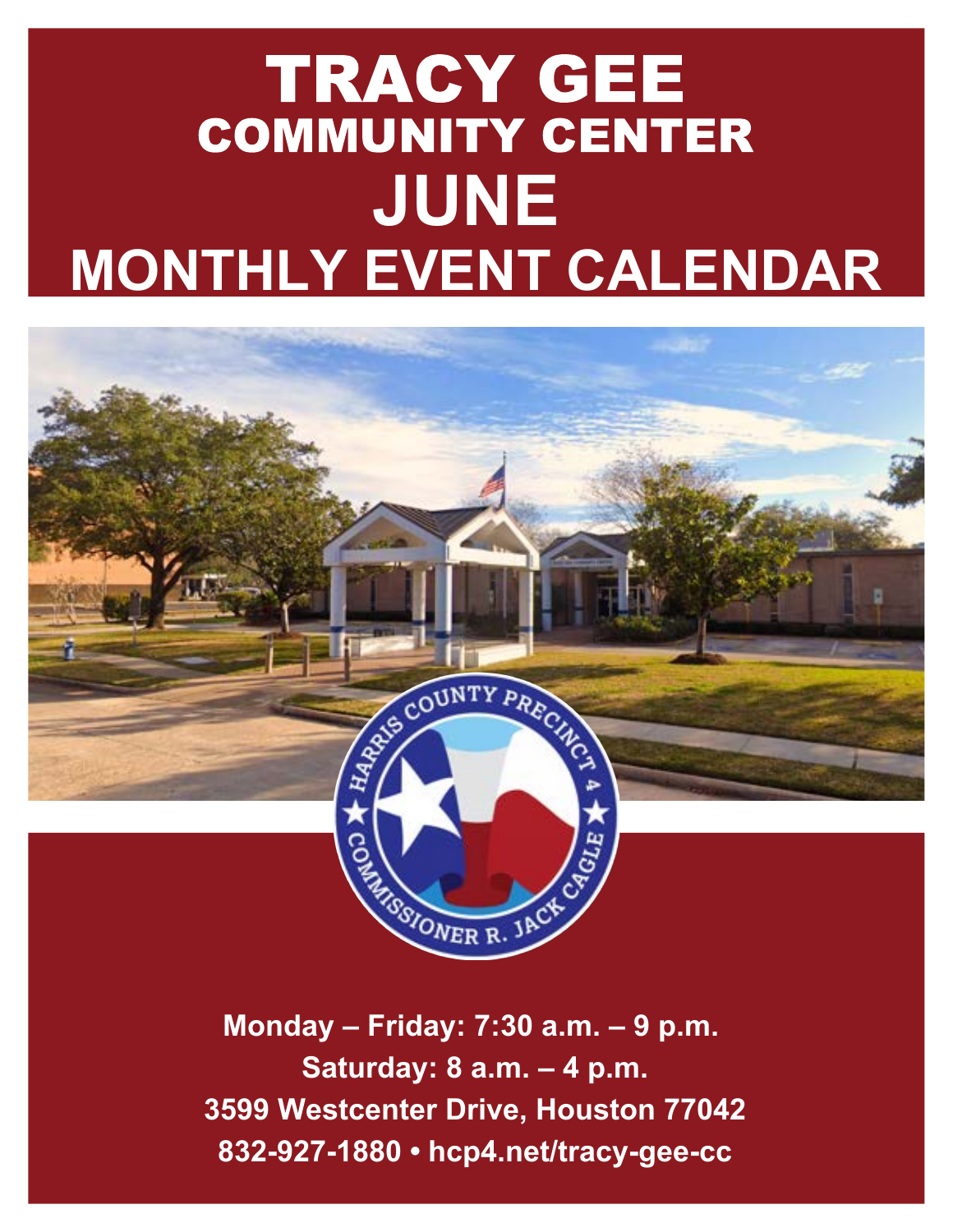### MONDAY

8 a.m. – Walk Aerobics 9 a.m. – Strength Training Noon – Chess Noon – ESL: Intermediate 6 p.m. – Integral Tai Chi

### TUESDAY

8 a.m. – Yoga 8:30 a.m. – Coffee Chats 9:15 a.m. – Stretch & Tone 10 a.m. – Tuesday Stitchers 10:45 a.m. – Open Mah Jongg 11:45 a.m. – Duplicate Bridge 12:30 p.m. – Mexican Train Dominos

### WEDNESDAY

8 a.m. – Walk Aerobics 9 a.m. – Cardio Combo Conditioning 9:30 a.m. – Bridge Lessons: Intermediate 10 a.m. – Tai Chi & Wellness Noon – Chess Noon – ESL: Advanced 12:30 p.m. – Gyrokinesis 1 p.m. – Line Dance 1 p.m. – Spanish Group 6 p.m. – Integral Tai Chi



### THURSDAY

8 a.m. – Yoga 9:15 a.m. – Stretch & Tone 8:30 a.m. – Coffee Chats 10 a.m. – Current Events Noon – Party Bridge

## FRIDAY

8 a.m. – Walk Aerobics 9 a.m. – Cardio Combo **Conditioning** 9:30 a.m. – Bridge Lessons: Beginner Noon – Alcoholics Anonymous 3:30 p.m. – Guitar Jam 7:30 p.m. – Alcoholics Anonymous

## SATURDAY

10 a.m. – Open Games 2 p.m. – Bienvenidos! Spanish Class

*SPECIAL NOTICE: Tracy Gee Community Center will be closed on Saturday, June 18, and Monday, June 20, in observance of Juneteenth.*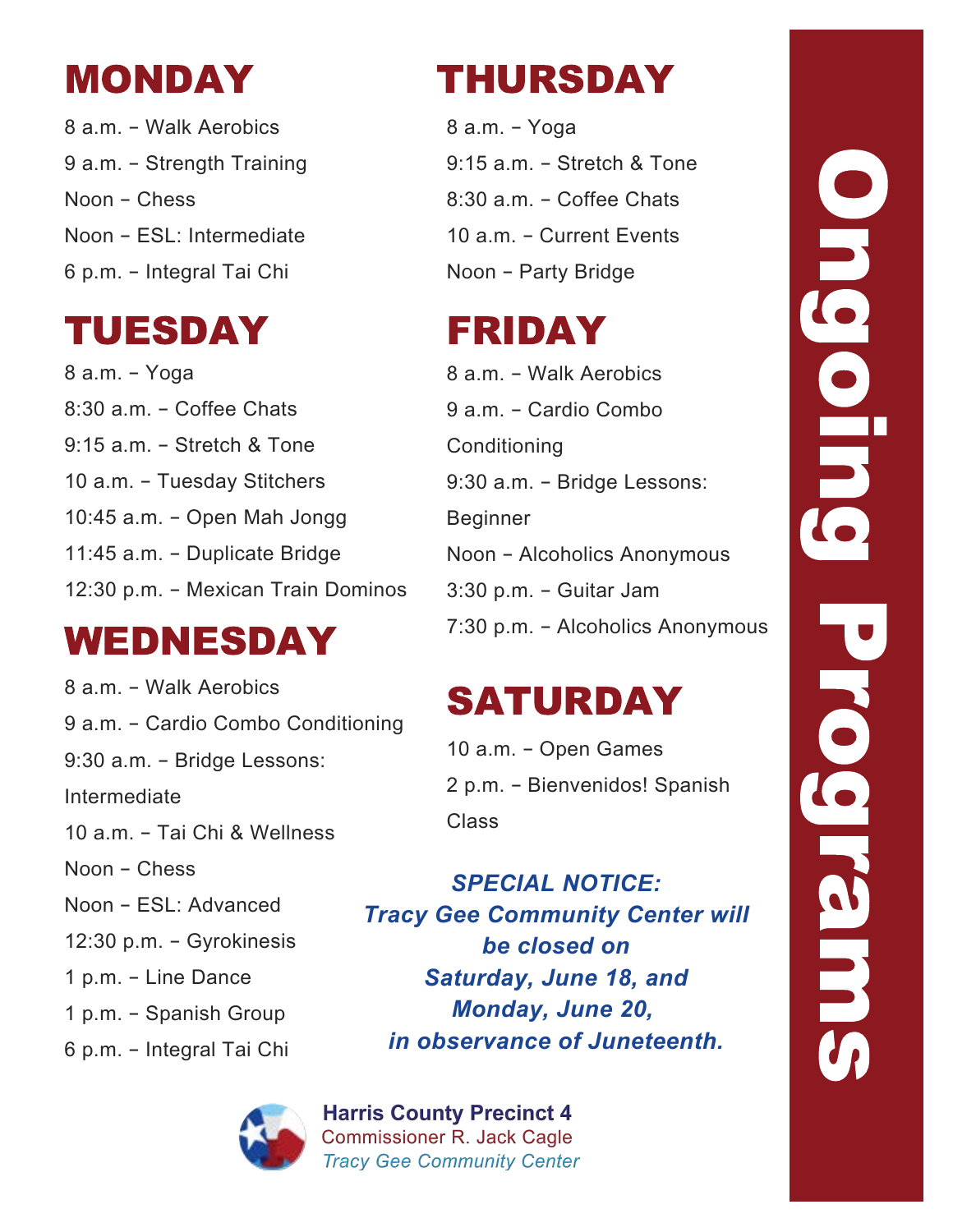#### **Friday, June 24, at 10 a.m. HOUSTON METHODIST: "UNDERSTANDING HEADACHES"**

 Join Janice Flewelling, an outreach coordinator with Houston Methodist Hospital, for a special series on preventative health and education. Janice has more than 41 years of experience in nursing, and a master's degree in education from the University of Houston, with an emphasis in Health Science Teaching. Registration is Required.

#### **Wednesday, June 8, at 10 a.m. HARRIS COUNTY PUBLIC HEALTH PRESENTS: "EATING HEALTHY ON A BUDGET"**

 Want to begin a new healthier eating plan but don't know where to start? Well don't fret, we got you covered! Join this class, as an HCPH nutritionist guides you on your way to better eating habits, as well as debunks the notion that eating healthy is expensive, by helping you create a healthy eating plan on a budget.

 The HCPH team has worked with other entities around Harris County and has been successful in implementing nutrition education and physical activity classes, the CATCH curriculum.

 A registered dietitian with the Harris County Public Health Department teaches us about maintaining a healthy diet, essential for good health and nutrition, that protects against many chronic non-communicable diseases such as heart disease, diabetes, and cancer. Registration is required.

#### **Thursday, June 9, at 1 p.m. MONTHLY MOVIE SERIES: "WORLD TRADE CENTER"**

 Popcorn anyone? Join us at the center for a different movie each month. Registration is required.

#### **BINGO!**

#### **Tuesday, June 28, at 10:30 a.m.**

 Come join in on the fun as Megan with CenterWell and Kevin with 1956 Medicare host a morning Bingo game, with food and prizes! Registration is required.

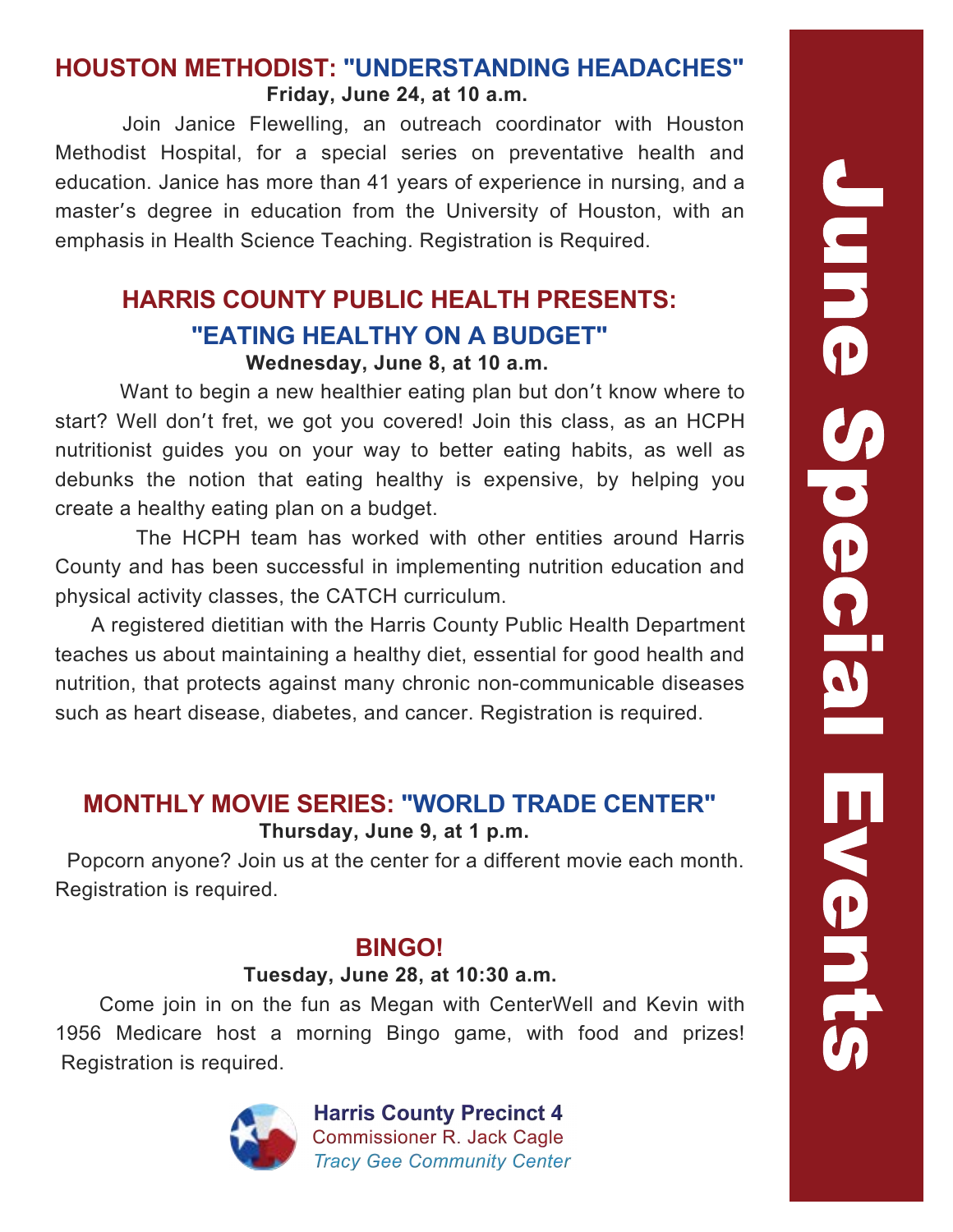#### **Wednesday, June 1, at 10:30 a.m. THE ABC'S OF MEDICARE**

 Join us as Healthcare Professional Jane Scott covers the basic components of Medicare with topics such as advantage plans vs. supplements, different options available in 2022, new plan benefits for 2022, RX plans to ensure you save as much money with your plan, as well as any additional benefits for which you may qualify, and much more! Registration is required.

### **HARRIS COUNTY PUBLIC HEALTH PRESENTS: "TOBACCO PREVENTION"**

#### **Thursday, June 9, at 3 p.m.**

 The Youth Vaping Prevention Program aims to decrease and prevent vaping among students. You will learn of the surprising health benefits of quitting smoking today. Did you know that you actually begin to feel the benefits of quitting smoking within as little as 20 minutes? Join us for this informational seminar! Registration is required.

#### **JULY BUS TRIP SIGN-UP**

#### **Thursday, June 2, at 1 p.m.**

 Enter yourself and a partner in our bus trip lottery system, between 7:30 a.m. and 12:45 p.m. The drawing will be held at 1 p.m., sharp. You must be present for the drawing, to be added to the trip. Transportation is provided for individuals 50 and older. Buses will pick up and drop off participants at the center.

**The Health Museum Tuesday, July 12, at 10 a.m. \$8 per person Paid by check, money order, or cashier's check payable to "Fun4Seniors". Lunch is on your own at Cleburne's Cafeteria**